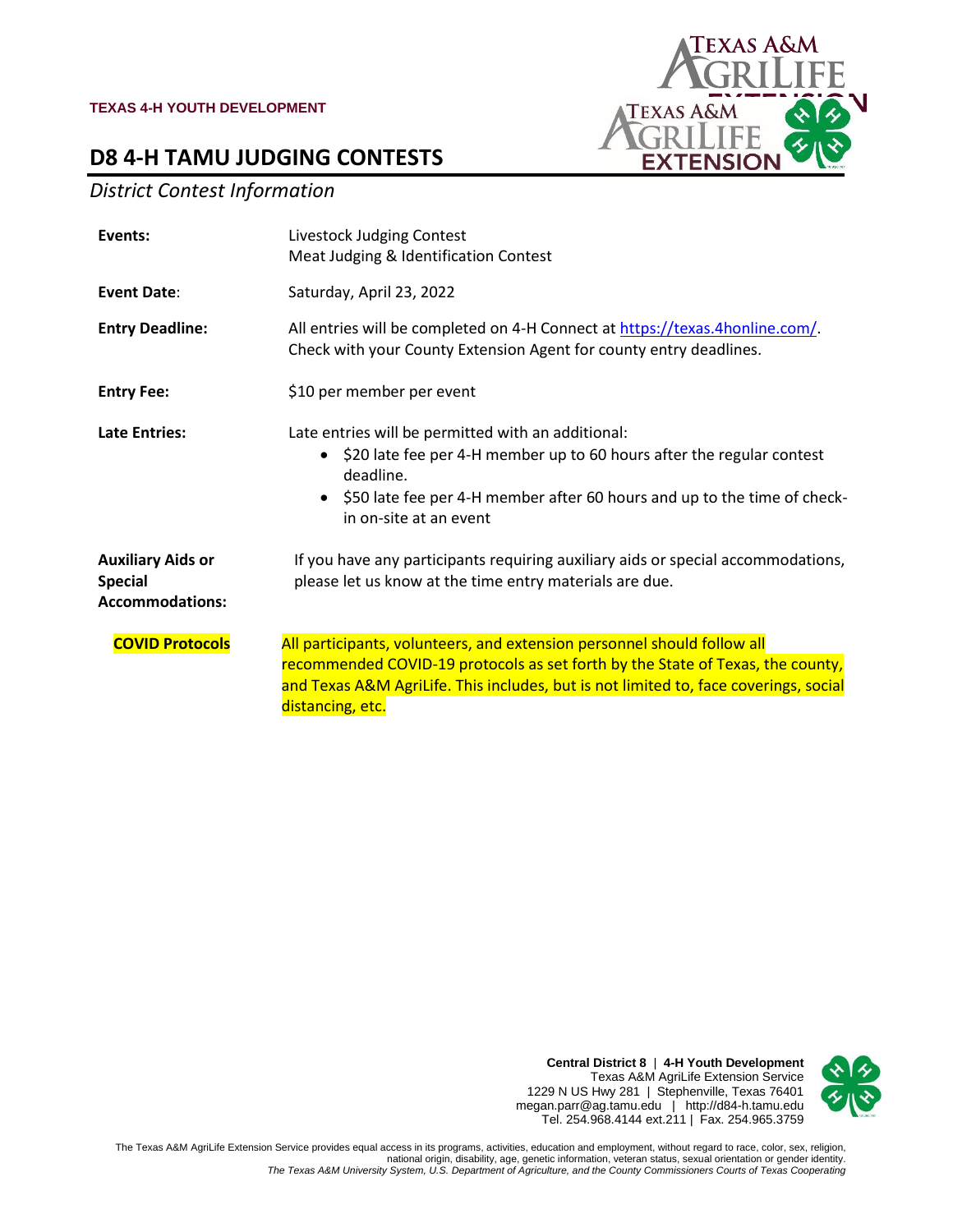# **D8 4-H TAMU JUDGING CONTESTS**



*Schedule & Locations*

# **Livestock Judging Contest**

| 7:15 am           | Registration                            |
|-------------------|-----------------------------------------|
| 7:30 am           | Livestock in place                      |
| 7:45 am           | <b>Official Placings</b>                |
| $8:00$ am         | <b>Contest Begins</b>                   |
| $3:30 \text{ pm}$ | Awards Presentation (subject to change) |

Brazos Expo Center 5827 Leonard Rd Bryan, TX 77807

# **Meat Judging & Identification Contest**<br>7:30 am **Registration**

**Registration** 8:00 am Contest Begins 1:00 pm Awards Presentation (subject to change)

Rosenthal Meat Science & Technology Center 488 Olsen Blvd College Station, TX <http://aggiemap.tamu.edu/?Bldg=1505>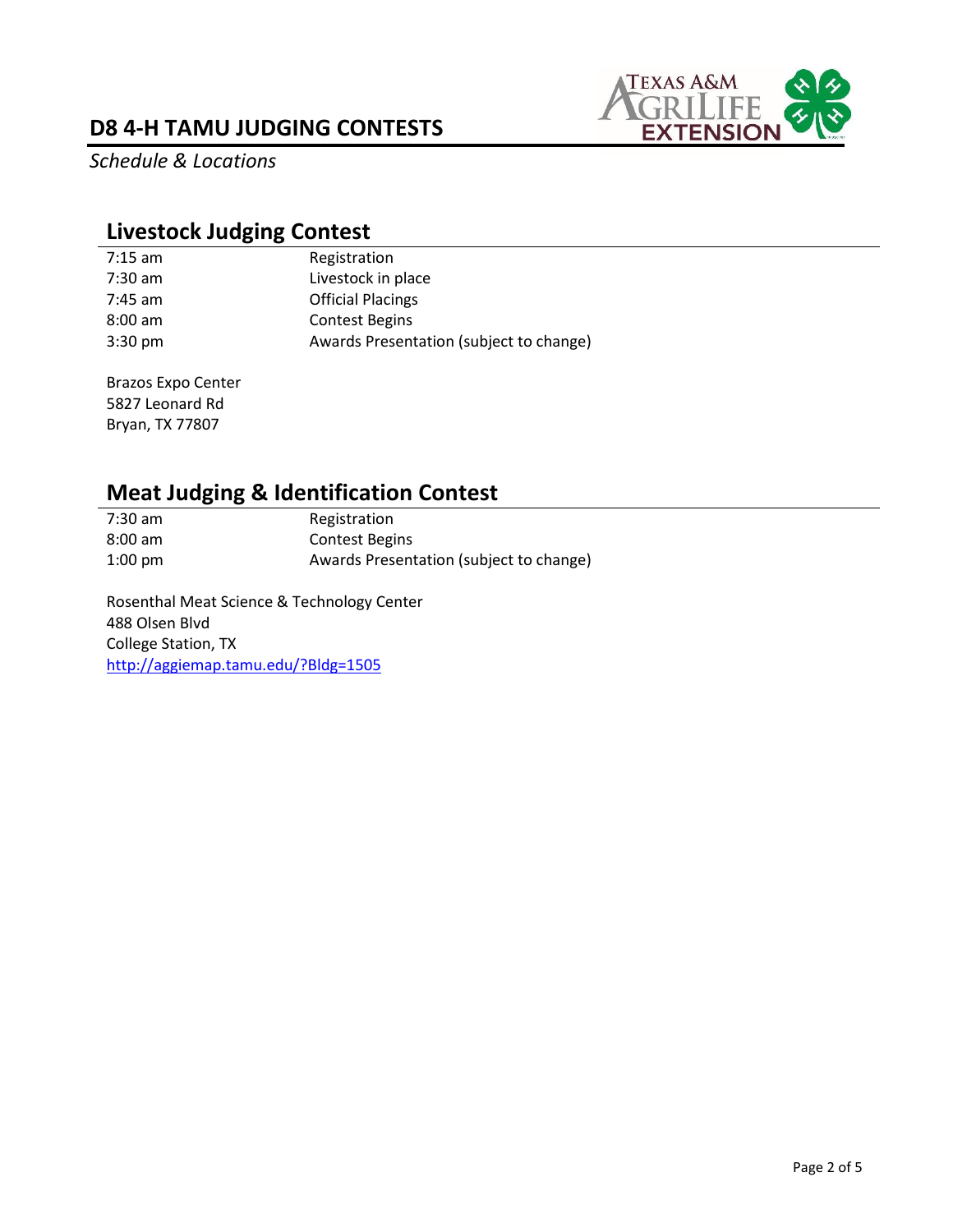# **D8 4-H TAMU JUDGING CONTESTS**



#### *General Rules*

#### 1. **Rules and Guidelines**

All District contests will be conducted by the rules printed in the District 8 General Rules and Guidelines and in the 2020 Texas 4-H Roundup Guide. If an inconsistency exists, the Texas 4-H Roundup Guide rules will always supersede District policies, rules, and guidelines. All contests listed in the Texas 4-H Roundup Guide will be included in District Contest, provided there are sufficient entries.

#### 2. **Membership**

Participants must be a bona fide 4-H member, currently enrolled in their respective county program.

#### 3. **Age Divisions**

There will be three (3) age divisions (Junior, Intermediate, and Senior) in all contests.

Age divisions are determined by a participant's grade as of August 31, 2021 as follows:

| <b>Age Division</b> | <b>Grades</b>       |                                      |
|---------------------|---------------------|--------------------------------------|
| Junior              | $3^*$ , 4, or 5     | *Must be at least 8 years old        |
| Intermediate        | 6.7. or 8           |                                      |
| Senior              | 9, 10, 11, or $12*$ | *Must not be older than 18 years old |

Only Senior aged members may advance to the state qualifying competition at Texas 4-H Roundup.

#### 4. **Participation/Entries**

4-H members must be certified by the County Extension Agent to participate at any District 4-H event.

#### **5. Team per county**

There is no limit to the number of teams a county may enter in the district contest.

#### **6. Members per team**

These are team events; therefore, entrants are encouraged to be part of a team. Each team will have at least three (3) and no more than four (4) members. Individual entries will be allowed, only if there are not enough individuals in the county to make up a team.

*Note*: A County can only have a maximum of 2 individual entries per age division. If there are 3 individuals wanting to judge in the same age division, they must be considered a team entry.

All team members must be from the same county and within the same age division. Exception: Juniors may be moved up to an Intermediate team, if necessary. However, Intermediates may NOT move up to a Senior team. NO individual may move down to a younger age division.

#### 7. **Academic Eligibility of Participants**

According to the Texas Education Code, a 4-H member must be deemed "eligible" to compete in an event that takes place on a weekday or weekend. All 4-H youth, including youth in public, private, and/or home school must adhere to the following guidelines regarding extracurricular activities and academic eligibility:

− Complete a "Declaration of Eligibility Form" OR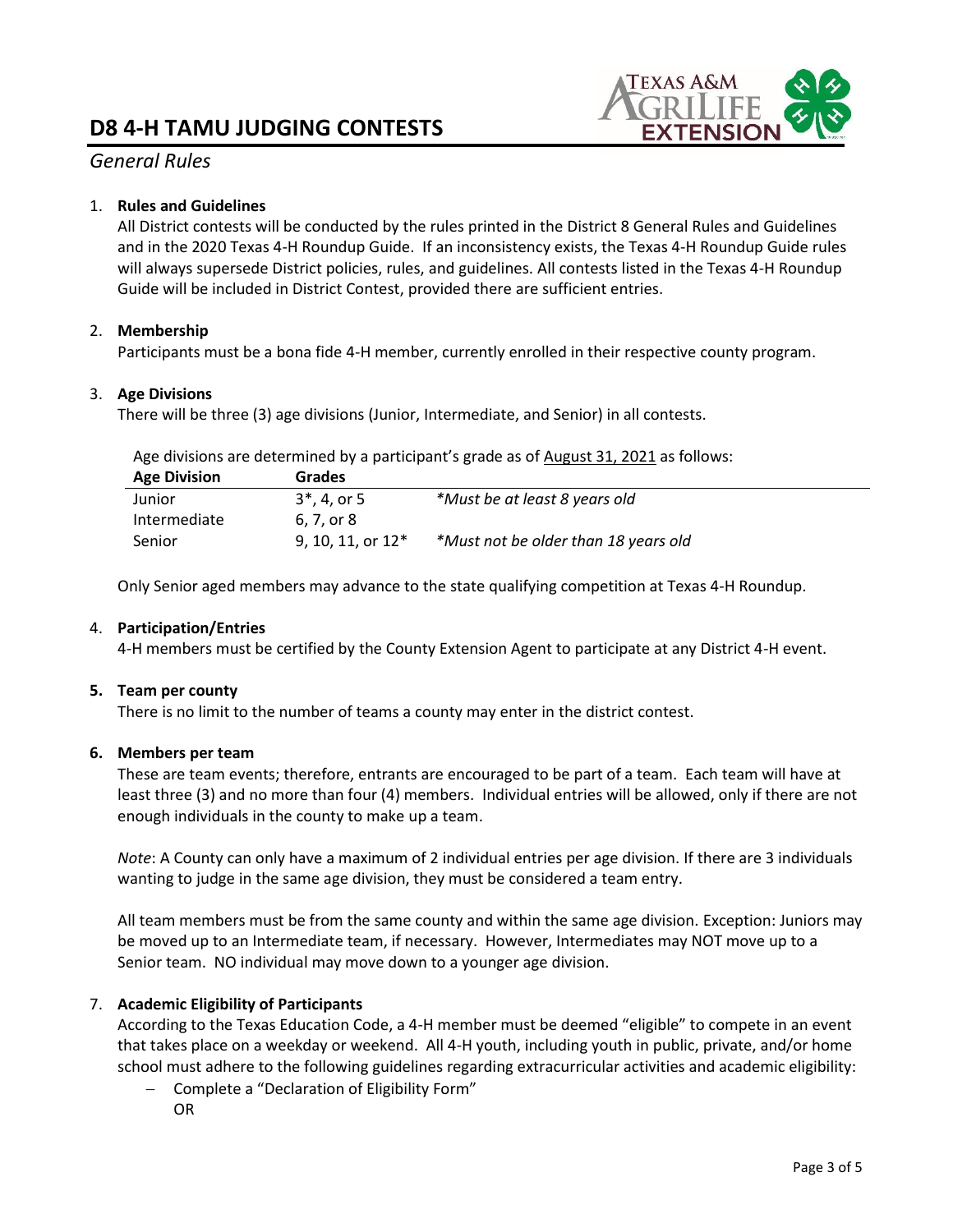− Name of 4-H member must appear on a list of eligible students to participate in a specific extracurricular activity signed by the school principal or designee.

If a 4-H member is ineligible for a 4-H competitive event, the agent must notify the 4-H member, his/her parents, and the district office, by letter, of this situation. If the parent has any questions, he/she should be referred to the school administrator.

#### 8. **Entry Fee**

There is a \$10 entry fee per member per contest. All entries must be submitted through 4-H Connect by the entry due date.

#### 9. **Late Fees**

Late entries will be permitted with an additional \$20 late fee per 4-H member 60 hours after the regular contest deadline. \$50 late fee per member after 60 hours and up to the time of the check-in on-site at the event.

#### 10. **Auxiliary Aids/Special Accommodations**

If 4-H members that are participating in District 4-H events require auxiliary aids or special accommodations, please notify the District Office at the time entry materials are due.

#### 11. **Qualifying for State**

Only Senior 4-H members are eligible to advance to state. The top three teams and the top three individuals (if not part of one of the top three teams) will advance to state.